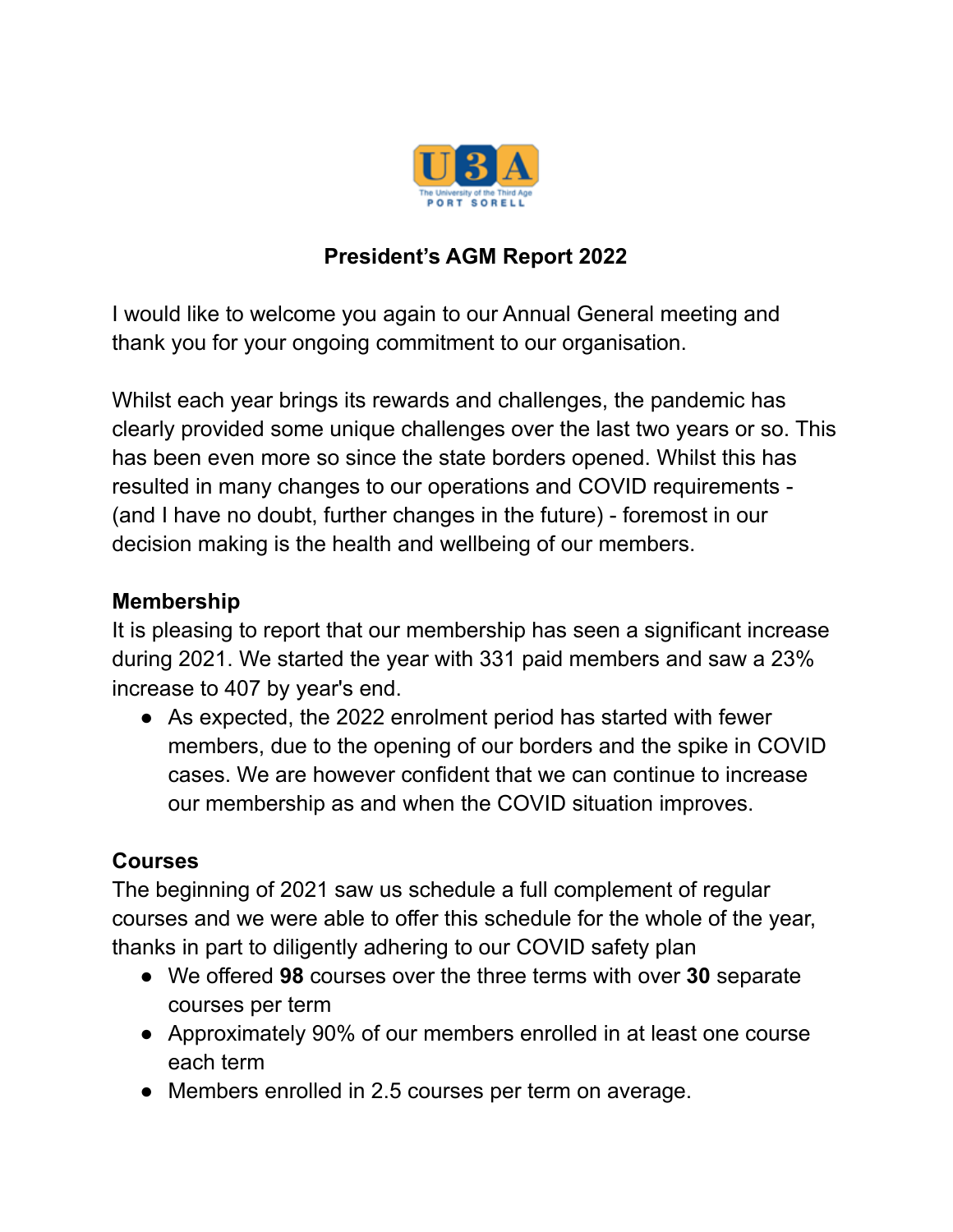Whilst we have had some courses presently postponed due to COVID, as with membership numbers, we look forward to reinstating our full complement of courses as soon as it is safe to do so.

#### **Initiatives**

Your committee has continued to improve the way we operate so that we can better *provide recreational and collaborative learning opportunities for the benefit of our third age members, using the skills and abilities of the members.*

During the last 12 months we have instigated the following:

### *Course Enrolment Process*

Previously, our course delivery calendar followed a 3 term schedule. All course enrolments were valid for one term only. This meant that prior to each term we produced a new timetable and asked all our members to enrol in the courses of their choosing for that term.

To better reflect the needs of the various courses on offer and to make the enrolment process for members simpler as well as easier to manage for our program group and office volunteers, we have a new enrolment process that allows members to enrol in

• Year long courses of 3 terms or with or without no scheduled breaks as well as courses of one term's duration only.

This process also enables members to enrol in courses throughout the year, rather than only during a short "enrolment' window prior to each term.

### "One -Off Sessions'

During term 2 last year we decided to reintroduce the 'one-off session' so as to increase our capacity to meet the needs of our membership.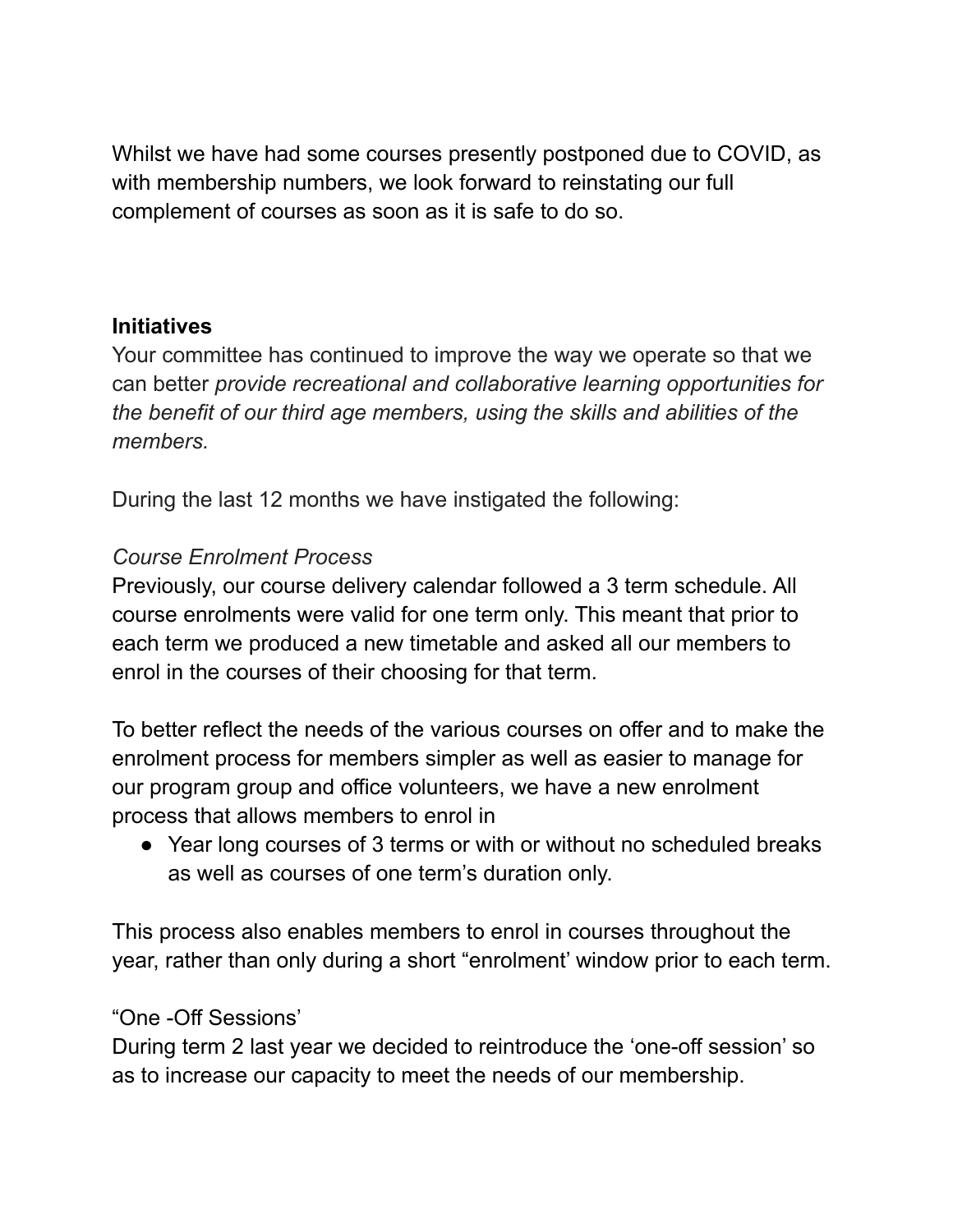• Our Program Group organised sessions on a variety of topics that proved very popular. Session numbers ranged from mid 30s to just over 100 members.

## *Information Technology*

The committee has also focused on refining aspects of our use of technology to support our communication and record keeping.

- *● Web Page*
	- *○* We have recently launched a new U3A Port Sorell Web Page and we will continue to work towards developing the site as both an effective tool for members and our major portal to the wider community.
- Database
	- We have updated our member enrolment form and have developed a new Database. We have future plans to incorporate our course information into the database.

The committee has engaged a professional IT consultant (on a fee for service basis) to support our ongoing IT plans and implementations. We look forward to working with this consultant to further refine our record keeping, course enrolment and membership processes and our communication with our membership and the wider community.

## *Banksia Centre Redevelopment*

We reported at our last AGM that the Banksia Centre redevelopment was to start mid 2021. Whilst this clearly didn't happen, there is a real possibility that works could commence in the next few months. We are working with the Latrobe Council to keep any disruption to our activities to a minimum.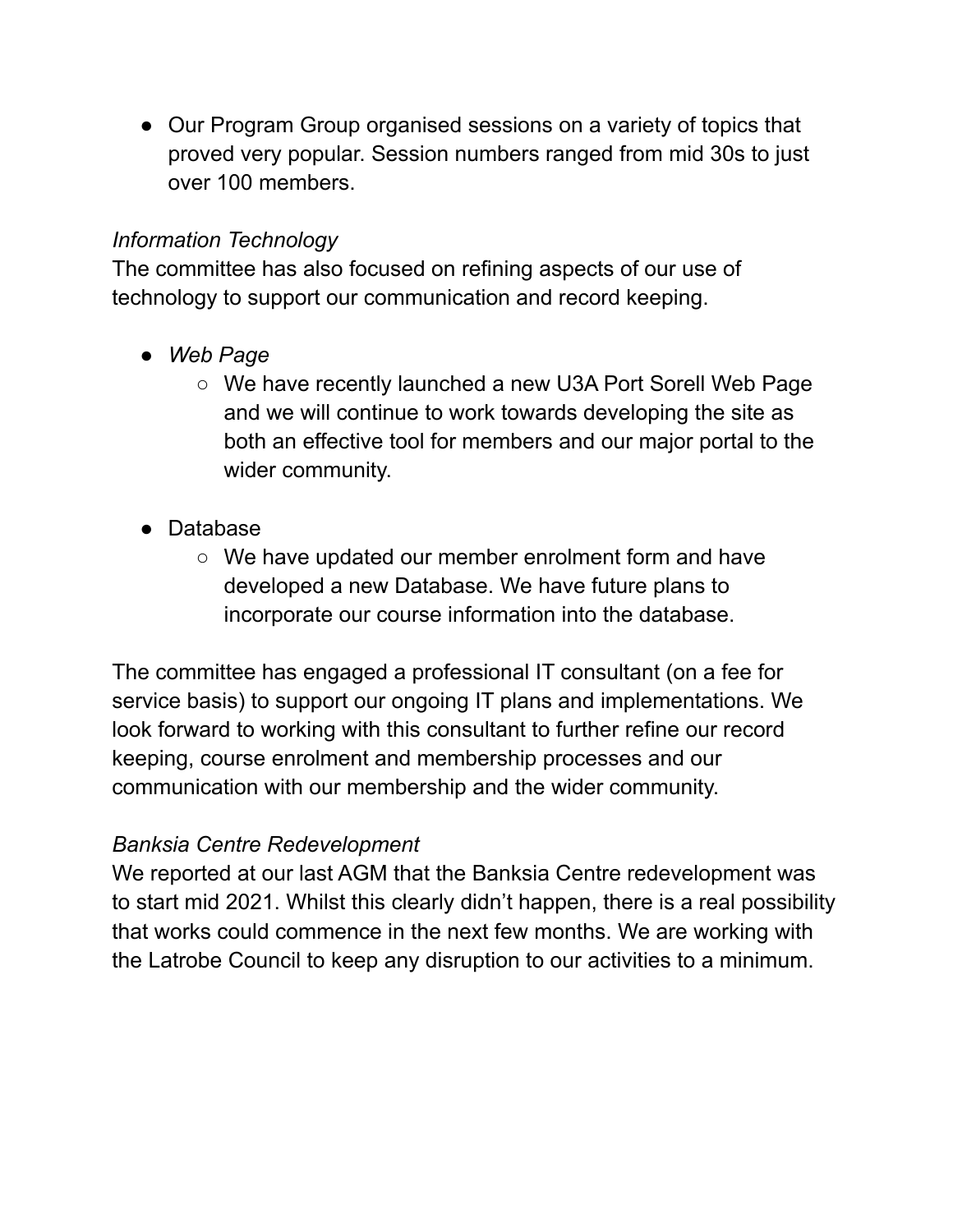#### **Thank you**

Our thanks go to many people. Our U3A is solely dependent on the generous support of a large number of volunteers who give generously of their time and expertise across many different facets of our organisation. This commitment by so many members is a defining strength.

Firstly, the *Course Leaders* – you are the backbone of our organisation. Our strength and vitality is a direct result of your dedication and commitment to share your knowledge and experience.

*The Program Group Volunteers*-who worked to support the course leaders, the enrolment process, the changes to course terms and the one-off events.

*The Communication Group Volunteers -* who kept our membership informed and entertained on a monthly basis through our 'In Focus' newsletter.

*The Office Volunteers* - who commit to a morning a week to provide advice and assistance to members and tutors, take membership and renewal applications, and complete many other administrative tasks in a friendly and professional manner. They are our window to the public and are essential to providing ongoing support to our tutors and members.

*The Committee* and the Committee's families for allowing them to do what they do. If it's not obvious to you at this point, your Committee has done an outstanding job. Their dedication to U3A and all it stands for and their commitment to work tirelessly and professionally is a hallmark. It is a pleasure to work with them.

Also, I would like to acknowledge and thank those non committee members who make a substantial contribution to the Program and IT Groups

We thank you one and all.